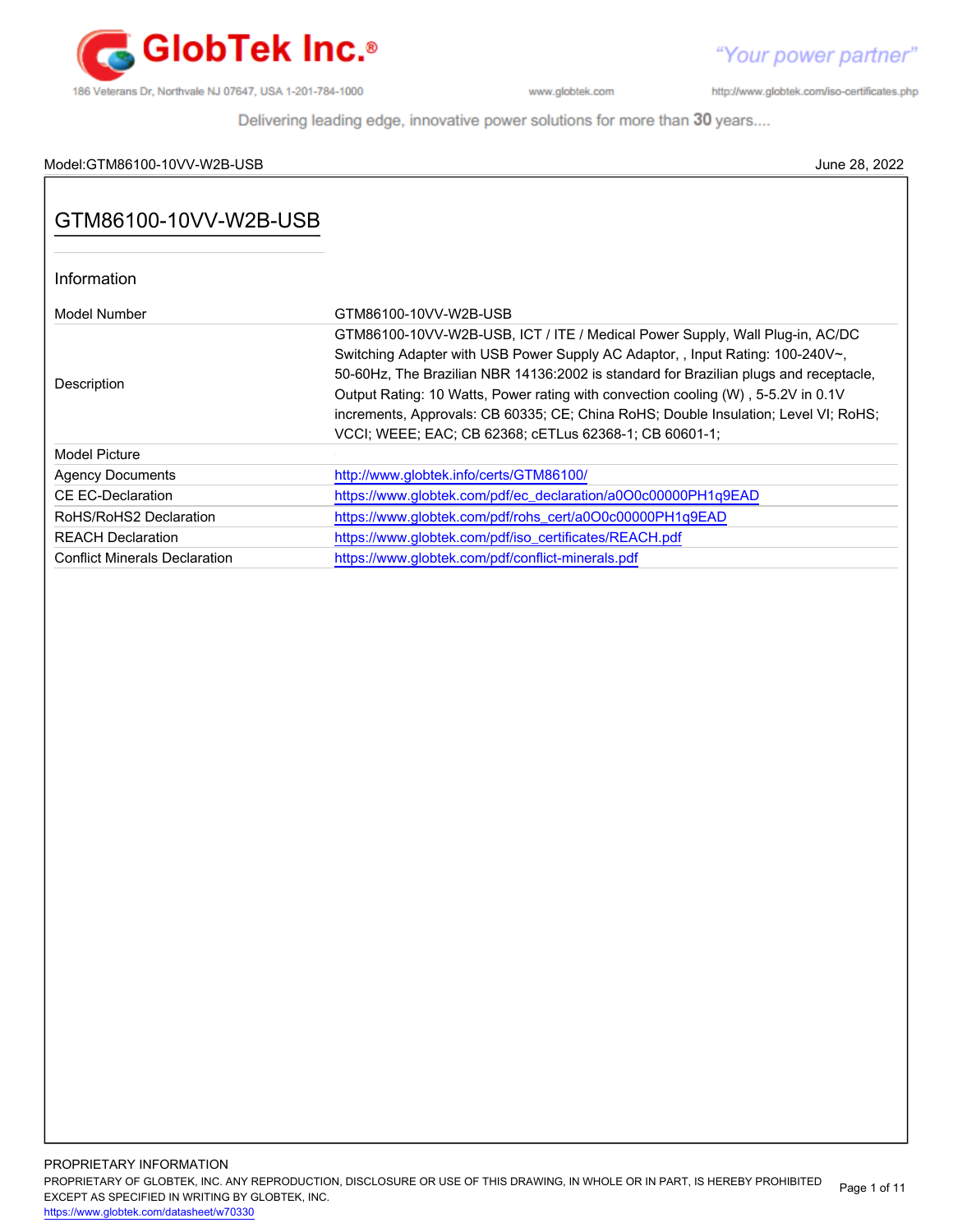

"Your power partner" http://www.globtek.com/iso-certificates.php

Delivering leading edge, innovative power solutions for more than 30 years....

# Model:GTM86100-10VV-W2B-USB June 28, 2022

| <b>MODEL PARAMETERS</b> |                                                                     |  |  |  |
|-------------------------|---------------------------------------------------------------------|--|--|--|
| Type                    | Wall Plug-in                                                        |  |  |  |
| Technology              | AC/DC Switching Adapter with USB Power Supply AC Adaptor            |  |  |  |
| Category                | ICT / ITE / Medical Power Supply                                    |  |  |  |
| Input Voltage           | 100-240V~, 50-60Hz                                                  |  |  |  |
| $I/P$ Amps $(A)$        | 0.3A                                                                |  |  |  |
| Wattage (W)             | 10.0                                                                |  |  |  |
| Vout Range (V)          | $5 - 5.2$                                                           |  |  |  |
| <b>Efficiency Level</b> | USA DOE Level VI / Eco-design Directive 2009/125/EC, (EU) 2019/1782 |  |  |  |
| Ingress Protection      |                                                                     |  |  |  |
| Size (mm)               | $69.6*24.0*39.0+/-1$                                                |  |  |  |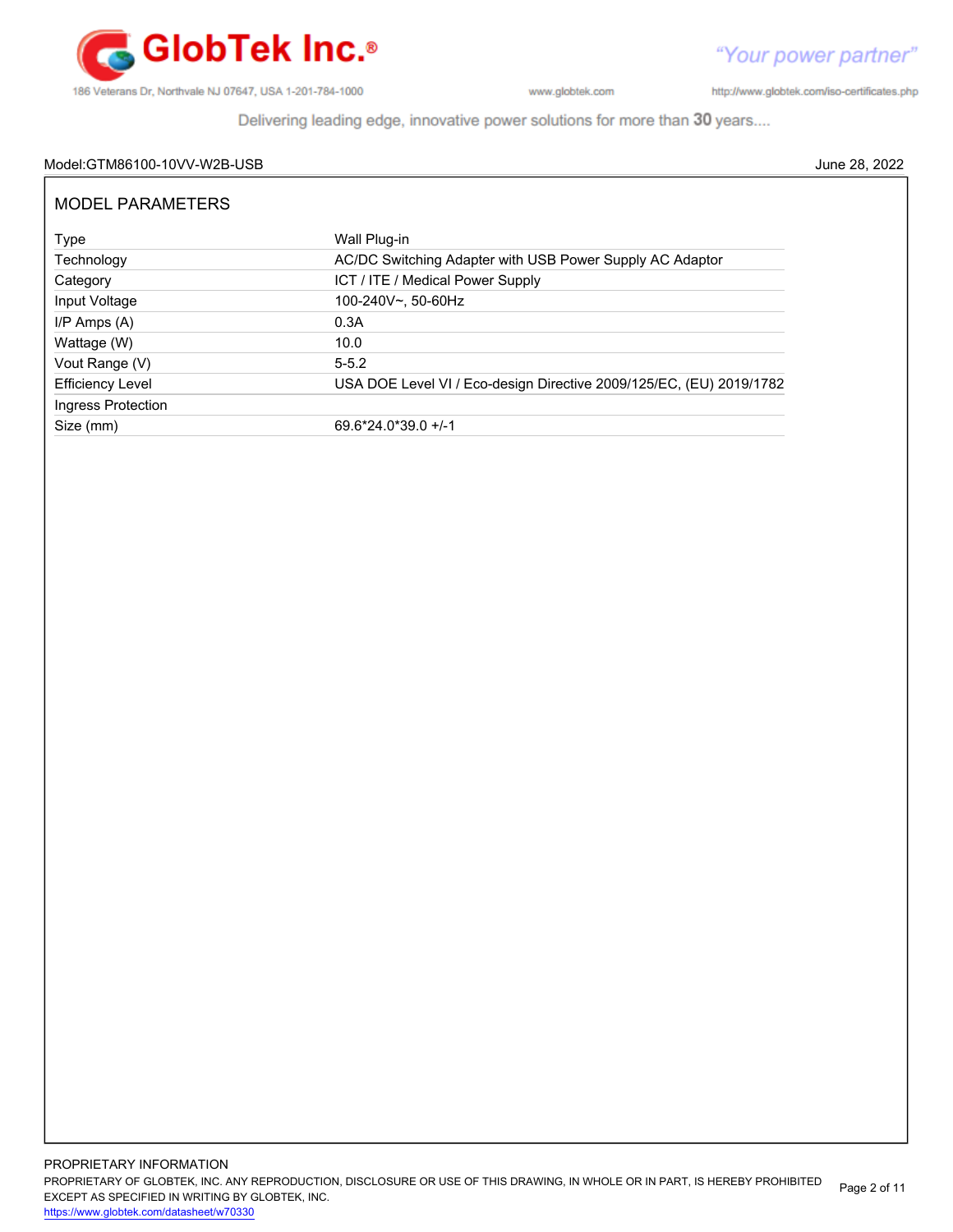

"Your power partner" http://www.globtek.com/iso-certificates.php

Delivering leading edge, innovative power solutions for more than 30 years....



PROPRIETARY OF GLOBTEK, INC. ANY REPRODUCTION, DISCLOSURE OR USE OF THIS DRAWING, IN WHOLE OR IN PART, IS HEREBY PROHIBITED EXCEPT AS SPECIFIED IN WRITING BY GLOBTEK, INC. Page 3 of 11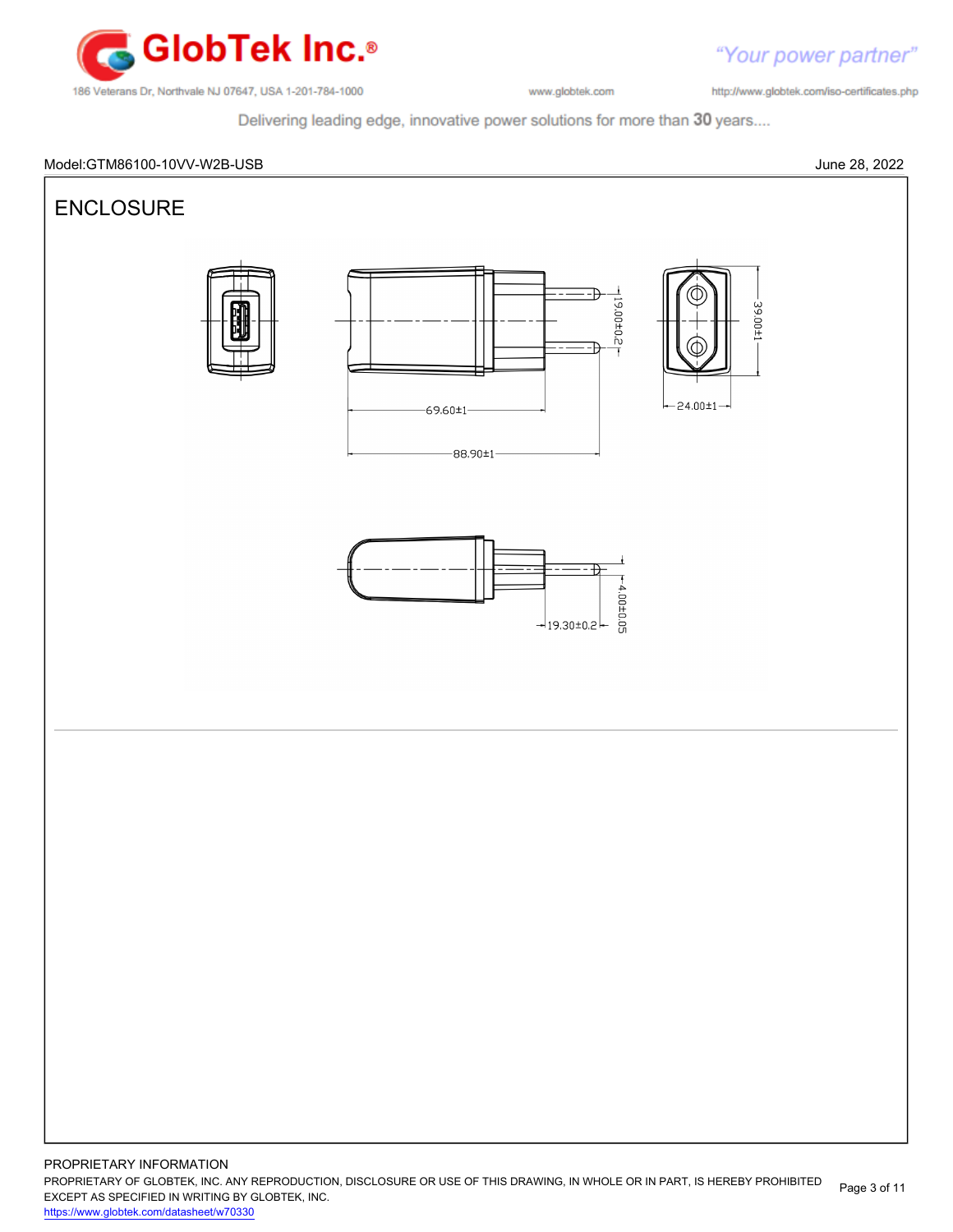

http://www.globtek.com/iso-certificates.php

Delivering leading edge, innovative power solutions for more than 30 years....

# Model:GTM86100-10VV-W2B-USB June 28, 2022 PROPRIETARY INFORMATION RATING TABLE Model Number **Amps(A)** Watts(W) RFQ GTM86100-1005-W2B-USB 5 V 2 10.00 [RFQ](https://en.globtek.com/model/id/a0O0c00000PH1q9EAD)

PROPRIETARY OF GLOBTEK, INC. ANY REPRODUCTION, DISCLOSURE OR USE OF THIS DRAWING, IN WHOLE OR IN PART, IS HEREBY PROHIBITED EXCEPT AS SPECIFIED IN WRITING BY GLOBTEK, INC. Page 4 of 11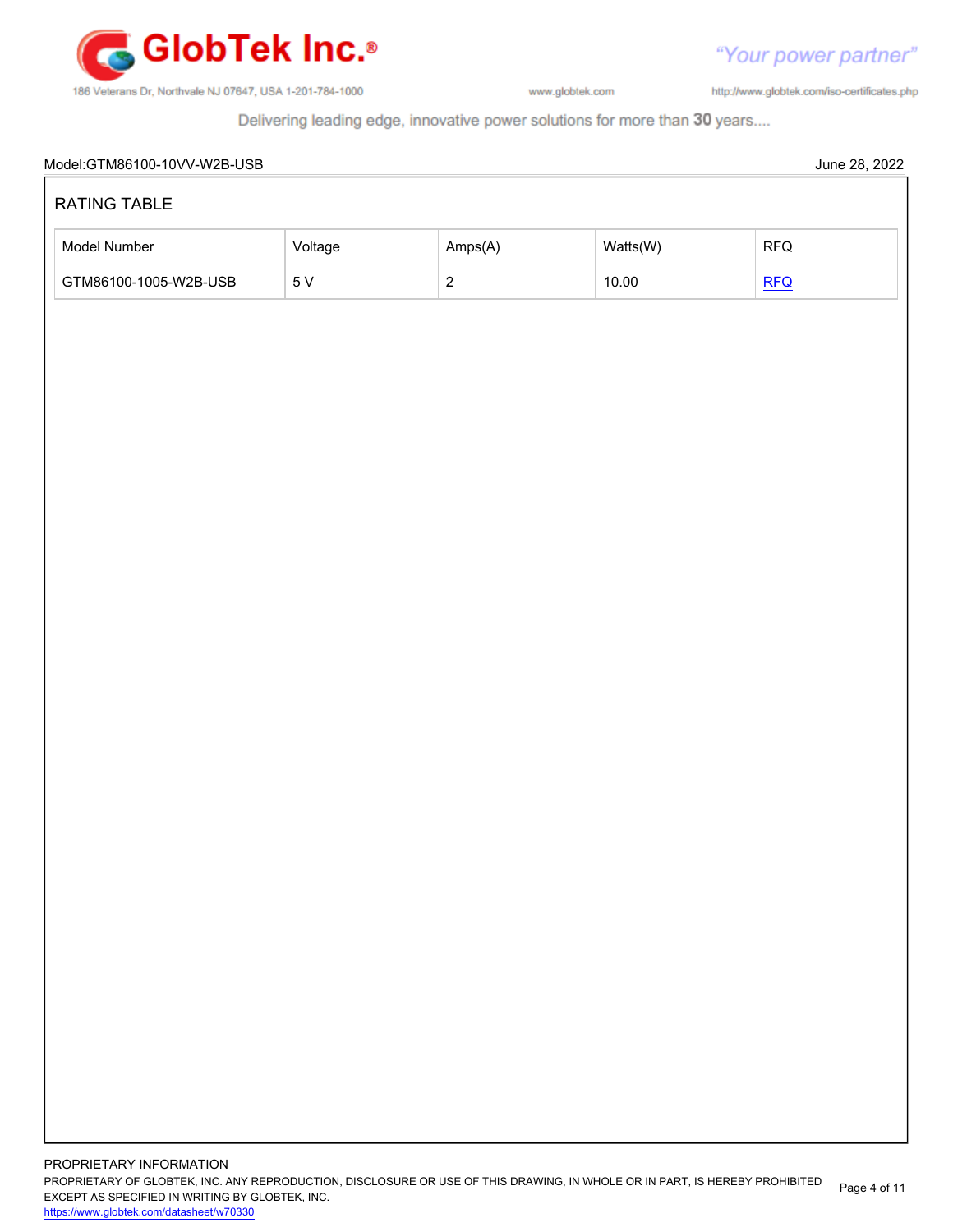

http://www.globtek.com/iso-certificates.php

Delivering leading edge, innovative power solutions for more than 30 years....

# Model:GTM86100-10VV-W2B-USB June 28, 2022

Page 5 of 11

| <b>SPECIFICATIONS</b>                                                                                                                                                                                                                                                                                                                                                                                                                                                                                                                                                                                                                                                                                                                                                                                                                                            |
|------------------------------------------------------------------------------------------------------------------------------------------------------------------------------------------------------------------------------------------------------------------------------------------------------------------------------------------------------------------------------------------------------------------------------------------------------------------------------------------------------------------------------------------------------------------------------------------------------------------------------------------------------------------------------------------------------------------------------------------------------------------------------------------------------------------------------------------------------------------|
| 01. Input Voltage: Specified 90-264 Vac, Nameplate rated: 100-240Vac<br>02. Input Frequency: Specified 47-63 Hz, Nameplate rated 50/60Hz<br>03. Output Regulation: +/- 5% measured at the end of a 1 meter USB cordset employing #20 Gauge conductors<br>04. Line Voltage Regulation: +/- 1% typical measured at the end of a 1 meter USB cordset employing #20 Gauge conductors<br>05. Output Ripple (Vp-p): 1% or 100 mV whichever is greater, measured at 20 MHz bandwidth with 0.1 uf ceramic capacitor in parallel<br>with a low impedance 47 uf electrolytic capacitor connected at the end of the output connector<br>06. Hold-up Time: 5 mS minimum<br>07. Inrush Current: 30A maximum @ 230Vac input<br>08. Energy Efficiency: Complies to Efficiency Level VI and ErP European Commission's Ecodesign Directive (2005/32/EC) / CoC Tier<br>2 Compliant |
| B) PROTECTION<br>01. Over-current protection: 110%-140% maximum with auto-recovery function<br>02. Output Over-Voltage: 110% to 130% of nominal output voltage<br>03. Short-circuit protection: The adapter shall not be damaged by short the DC output to Ground.                                                                                                                                                                                                                                                                                                                                                                                                                                                                                                                                                                                               |
| C) SAFETY<br>01. Dielectric Withstand Voltage: Primary To Secondary: 4000VAC or 5656VDC for 3 seconds<br>02. Leakage Current: 50uA maximum, at nominal 240Vac input voltage<br>03. ESD Immunity per EN61000-4-2, ±8 kV contact, ±15 kV air, Perf Criteria A Standard.                                                                                                                                                                                                                                                                                                                                                                                                                                                                                                                                                                                            |
| D) EMC<br>01. Emissions, per EN 55032, EN 61000-6-3, EN 61000-6-4<br>Conducted Emissions: Class B, FCC Part 15, Class B<br>Radiated Emissions: Class B, FCC Part 15, Class B<br>02. Line Frequency Harmonics EN61000-3-2, Class A<br>03. Voltage Fluctuations/Flicker EN61000-3-3<br>04. Immunity, per EN 55024, EN 61000-6-1, EN 61000-6-2<br>Static Discharge Immunity EN61000-4-2, 8kV Contact Discharge, 15kV air discharge<br>Radiated RF Immunity EN61000-4-3, 3V/m 80-2700MHz, 80% 1KHz AM.<br>EFT/Burst Immunity EN61000-4-4, 2kV/100kHz.<br>Line Surge Immunity EN61000-4-5, 1kV differential, 2kV common-mode<br>Conducted RF Immunity EN61000-4-6, 3Vrms, 80% 1KHz AM<br>Power Frequency Magnetic Field Immunity EN61000-4-8, NA<br>Voltage Dip Immunity EN61000-4-11, Criteria                                                                       |
| E) OTHER:<br>01. MTBF: 300,000 Hours @ 25°C ambient temperature<br>02. Operating Temperature: 0°C to 50°C ambient temperature<br>03. Operating Humidity: 20 ~ 85 % RH. non-condensing<br>05. Storage Temperature: - 20°C to 60°C<br>06. Storage Humidity:5 ~ 95 % RH. non-condensing<br>07. Cooling: Natural convection cooling<br>08. RoHS 2: Complies with EU 2011/65/EU China SJ/T 11364-2014                                                                                                                                                                                                                                                                                                                                                                                                                                                                 |
| PROPRIETARY INFORMATION                                                                                                                                                                                                                                                                                                                                                                                                                                                                                                                                                                                                                                                                                                                                                                                                                                          |

PROPRIETARY OF GLOBTEK, INC. ANY REPRODUCTION, DISCLOSURE OR USE OF THIS DRAWING, IN WHOLE OR IN PART, IS HEREBY PROHIBITED

EXCEPT AS SPECIFIED IN WRITING BY GLOBTEK, INC. <https://www.globtek.com/datasheet/w70330>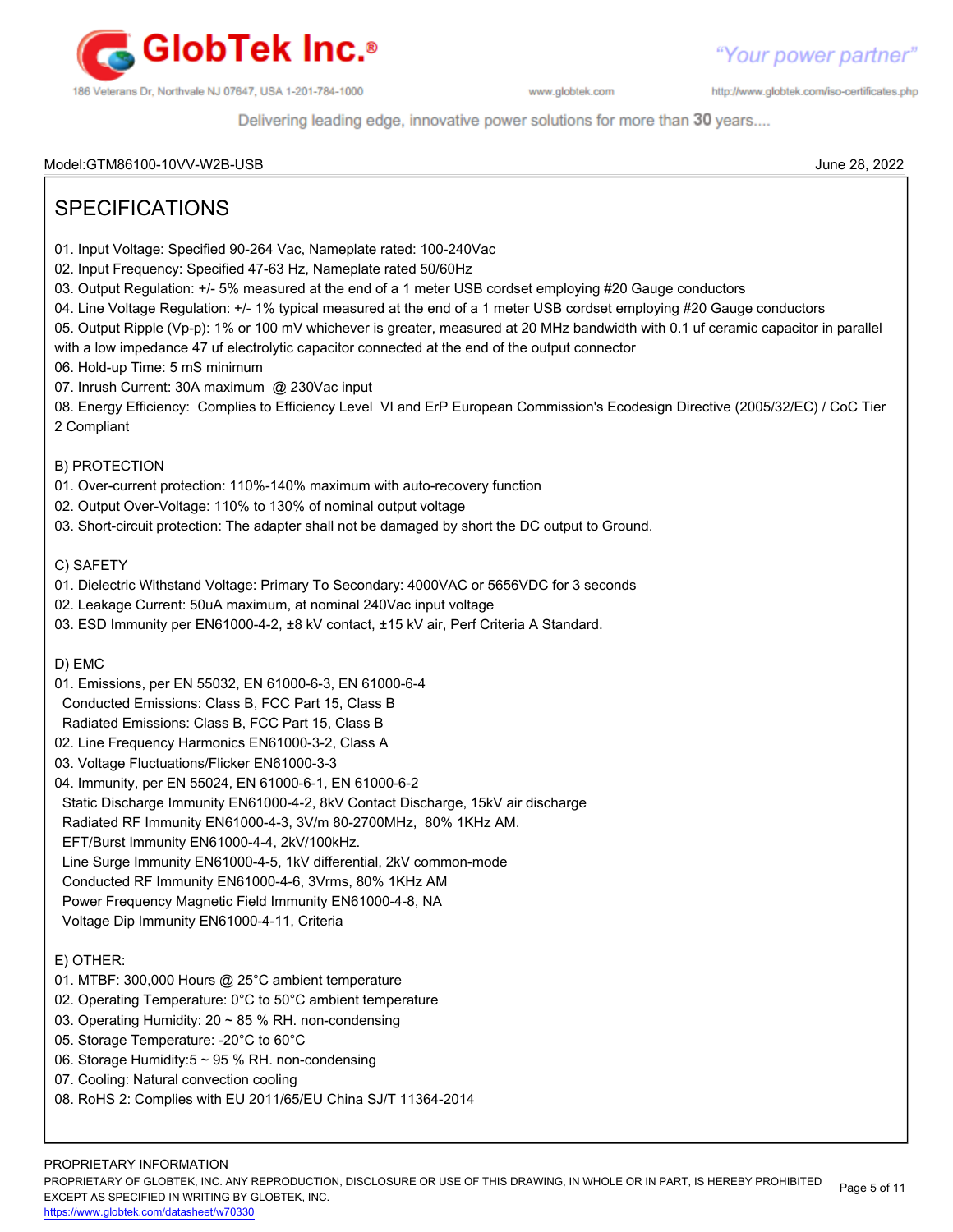

http://www.globtek.com/iso-certificates.php

Delivering leading edge, innovative power solutions for more than 30 years....

#### Model:GTM86100-10VV-W2B-USB June 28, 2022

F) ENCLOSURE

- 01. Housing: High impact plastic, 94V0 polycarbonate, non-vented
- 02. Markings: Label and/or Pad Printed and/or Molded in the case

F) OPTIONS:

- 01. Green Power On Indicator LED
- 02. NEMA 1-15P or European Schuko 7-16 AC Plug Configuration
- 03. Increased DC Output Voltage (up to 5.4V) to allow for long output cables
- 04. Special International Safety Approvals
- 05. Housing Color, special markings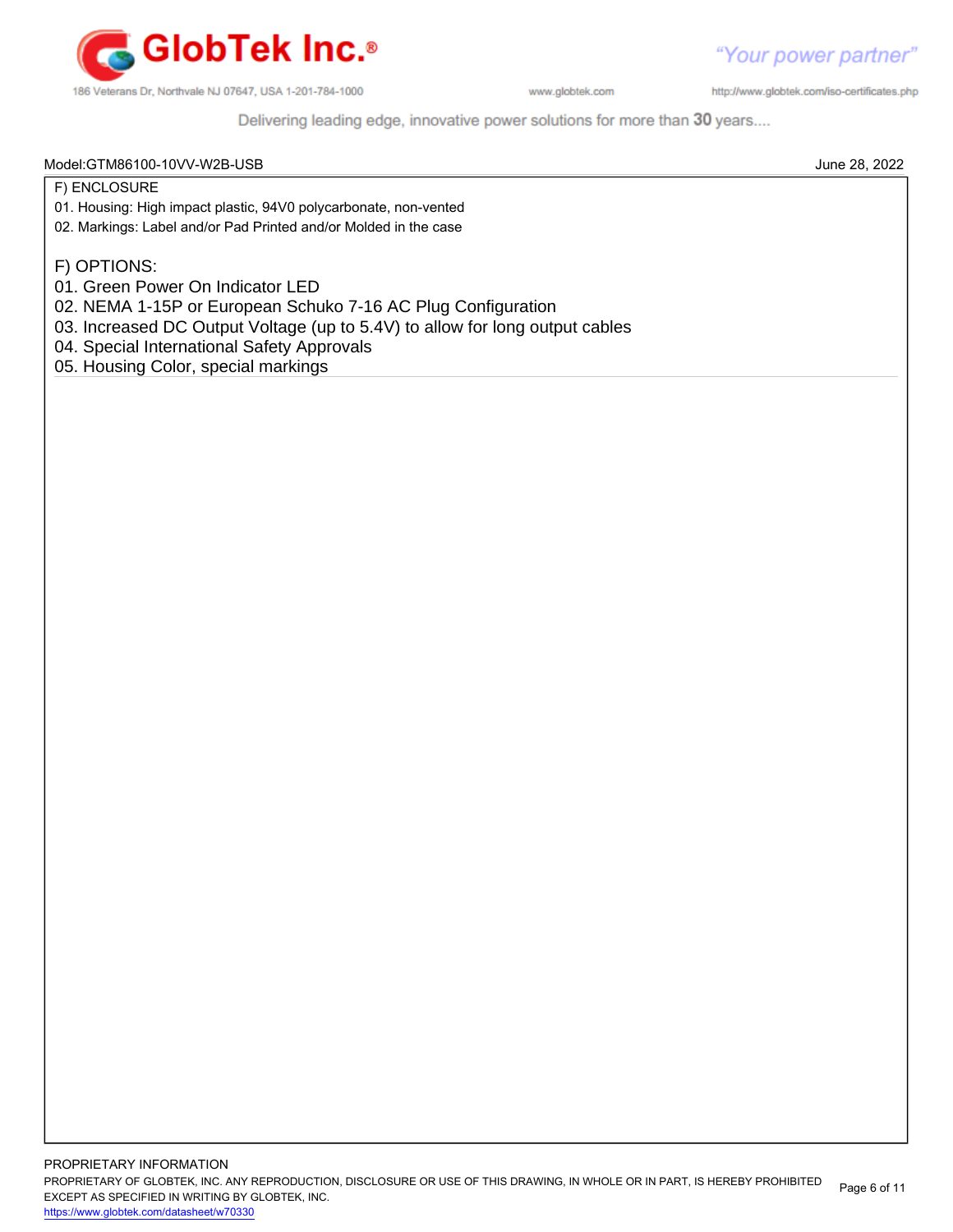

http://www.globtek.com/iso-certificates.php

Delivering leading edge, innovative power solutions for more than 30 years....

# Model:GTM86100-10VV-W2B-USB June 28, 2022



PROPRIETARY OF GLOBTEK, INC. ANY REPRODUCTION, DISCLOSURE OR USE OF THIS DRAWING, IN WHOLE OR IN PART, IS HEREBY PROHIBITED EXCEPT AS SPECIFIED IN WRITING BY GLOBTEK, INC. Page 7 of 11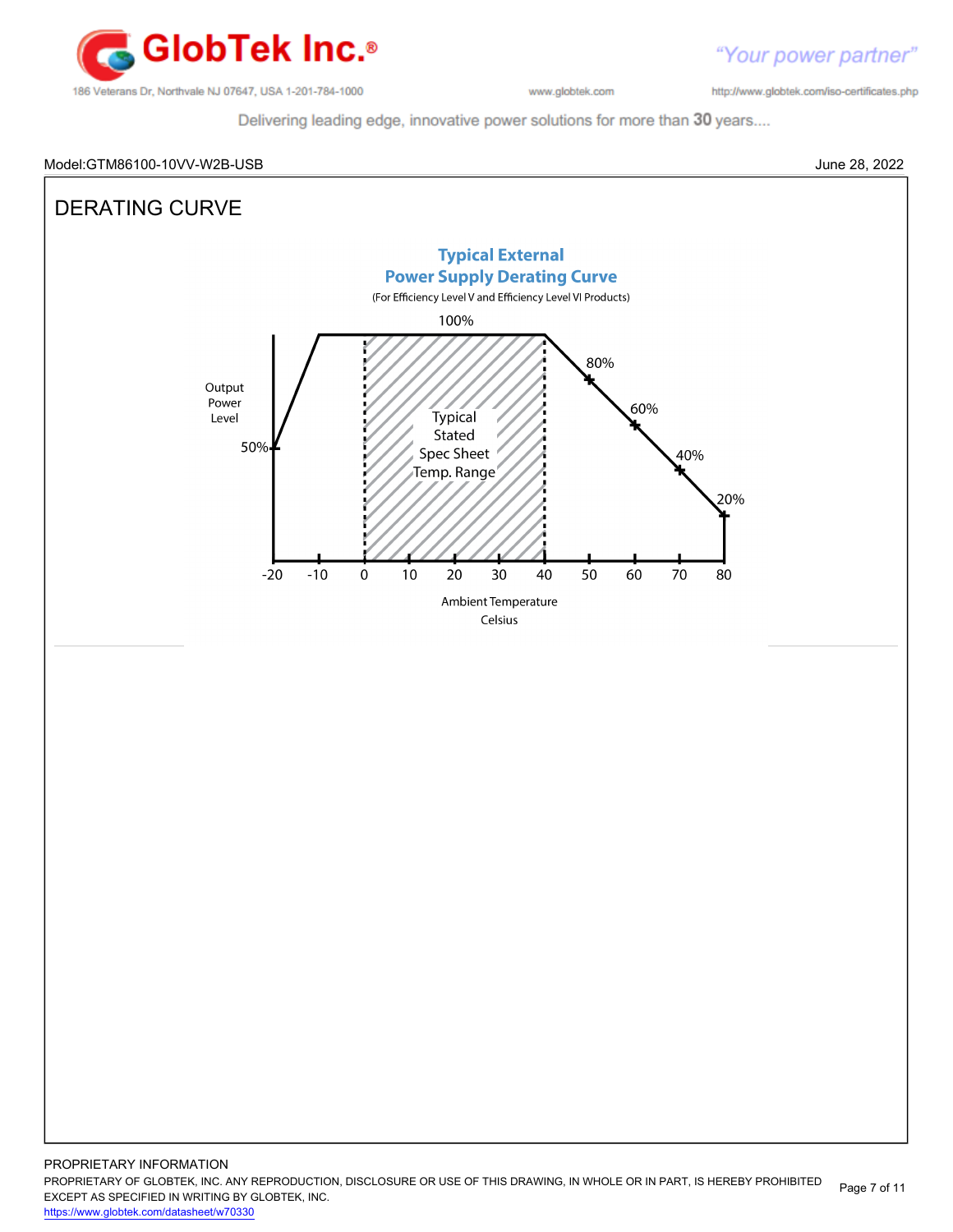

http://www.globtek.com/iso-certificates.php

"Your power partner"

Delivering leading edge, innovative power solutions for more than 30 years....

#### Model:GTM86100-10VV-W2B-USB June 28, 2022

# INPUT CONFIGURATION

Description **The Brazilian NBR 14136:2002** is standard for Brazilian plugs and receptacle

This standard is based on the international IEC 60906-1 standard, developed to encourage countries to adopt one plug and receptacle for global use. The standard does not include a medical grade plug. Brazil uses 110-220 Volts and 60 Hz.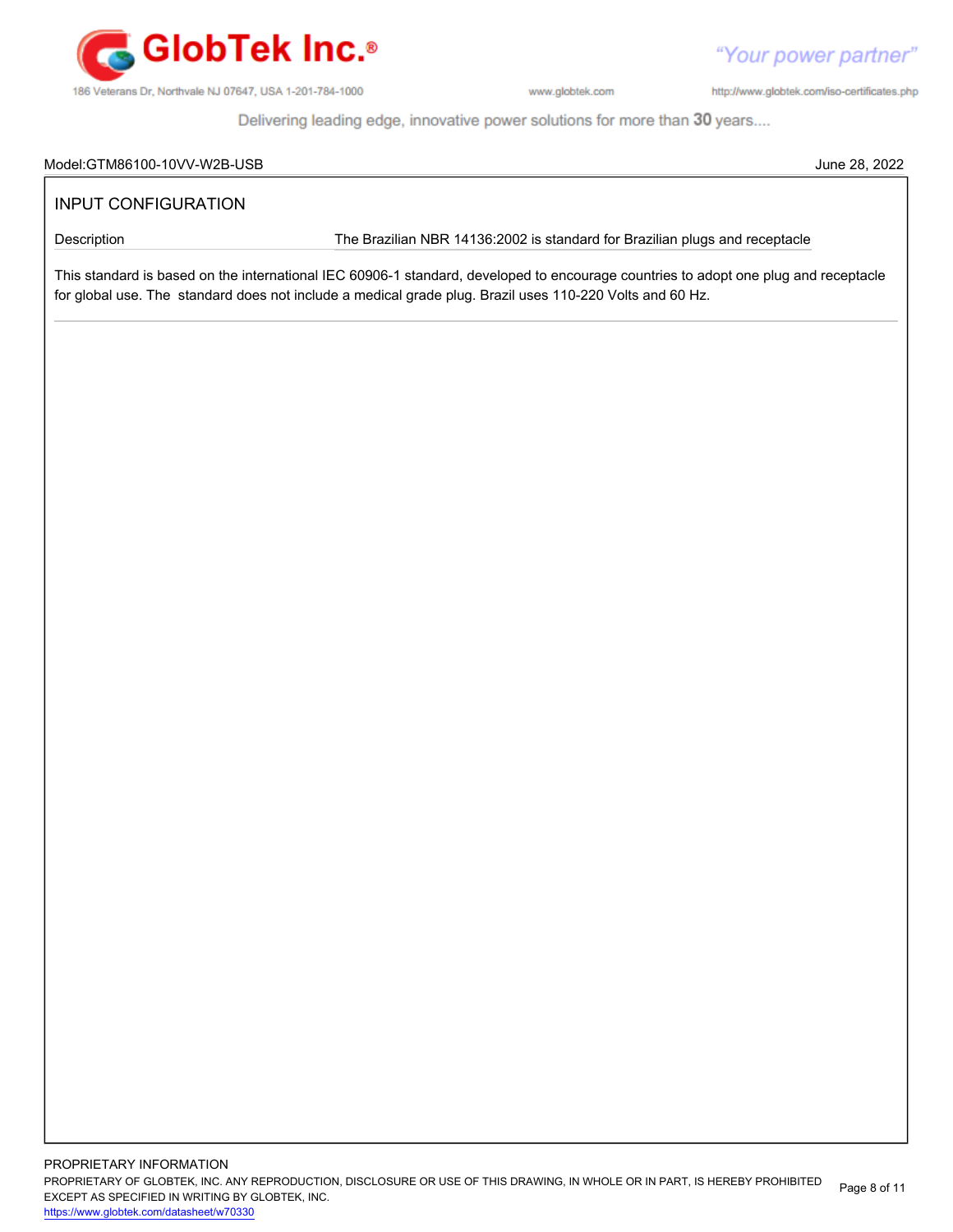

http://www.globtek.com/iso-certificates.php

Delivering leading edge, innovative power solutions for more than 30 years....

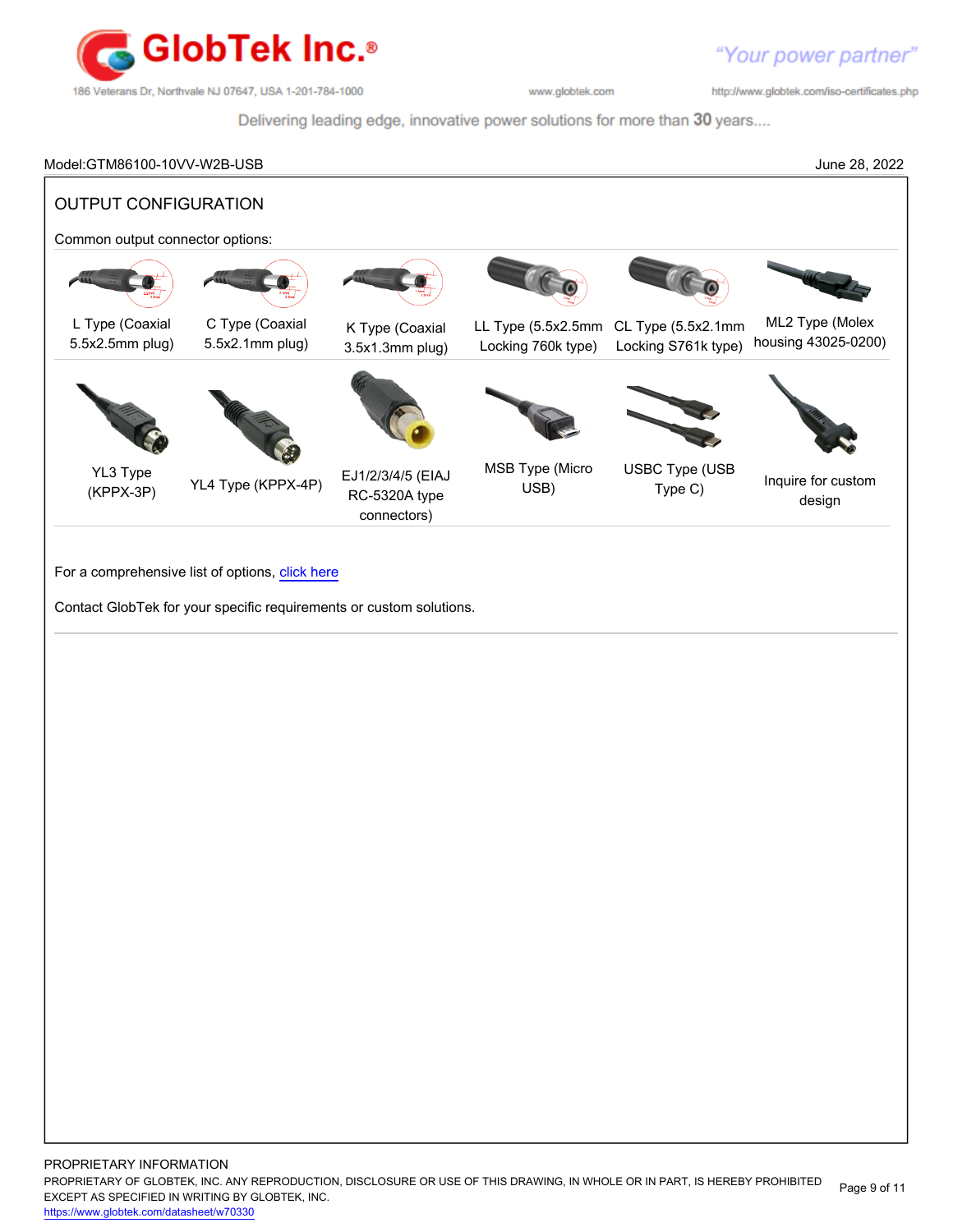

http://www.globtek.com/iso-certificates.php

"Your power partner"

Delivering leading edge, innovative power solutions for more than 30 years....

### Model:GTM86100-10VV-W2B-USB June 28, 2022

| Approvals                                                            |                                                                                                                                                                                                                  |  |  |  |
|----------------------------------------------------------------------|------------------------------------------------------------------------------------------------------------------------------------------------------------------------------------------------------------------|--|--|--|
| Logo                                                                 | Description                                                                                                                                                                                                      |  |  |  |
| No Logo Applicable                                                   | CB report IEC 60601-1: 2005 + CORR. 1 (2006) + CORR. 2 (2007) and or EN<br>60601-1:2006 3rd Edition including 2MOOP requirements                                                                                 |  |  |  |
| No Logo Applicable                                                   | IEC 60335-1:2010+A1+A2                                                                                                                                                                                           |  |  |  |
| No Logo Applicable                                                   | CB for IEC 62368-1:2014 (Second Edition)                                                                                                                                                                         |  |  |  |
| CE                                                                   | <b>CE</b> Certification                                                                                                                                                                                          |  |  |  |
|                                                                      | CHINA SJ/T 11364-2014, China RoHS Chart:<br>http://en.globtek.com/globtek-rohs.php                                                                                                                               |  |  |  |
| Conforms to UL STD. 62368-1<br>Certified to CSA STD C22.2 NO.62368-1 | Conforms to UL STD. 62368-1<br>Certified to CSA STD C22.2 NO.62368-1                                                                                                                                             |  |  |  |
|                                                                      |                                                                                                                                                                                                                  |  |  |  |
|                                                                      | Declaration <sub>AC</sub> Nº EAOC N RU A-US.KA01.B.10453_19 Custom Union of Russia,<br>Belarus and Kazakhstan<br>http://www.globtek.com/redirect/?loc=gost-certificate-eac-declaration                           |  |  |  |
| ⌒¶                                                                   | Indoor Use Only - Mark is on the label or Molded in the case                                                                                                                                                     |  |  |  |
| EFFICIENCY LEVEL $(VI)$                                              | Efficiency: complies to section 301 of Energy Independence and Security Act<br>(EISA) complies with Energy Star tier 2 (North America), ECP tier 2 (China),<br>MEPS tier 2 (Australia), Code of Conduct (Europe) |  |  |  |
| <b>RoHS</b>                                                          | Specifications of directive 2011/65/EU Annex VI (ROHS-2) with amendment<br>2015/863-EU (ROHS-3) http://www.ce-mark.com/Rohs%20final.pdf                                                                          |  |  |  |
|                                                                      | Japan: Voluntary Control Council for Interference (VCCI)                                                                                                                                                         |  |  |  |

# PROPRIETARY INFORMATION

PROPRIETARY OF GLOBTEK, INC. ANY REPRODUCTION, DISCLOSURE OR USE OF THIS DRAWING, IN WHOLE OR IN PART, IS HEREBY PROHIBITED Page 10 of 11<br>EXALER 10 OREGIEIER WILKENIG BY OLOREEK WO EXCEPT AS SPECIFIED IN WRITING BY GLOBTEK, INC.

<https://www.globtek.com/datasheet/w70330>